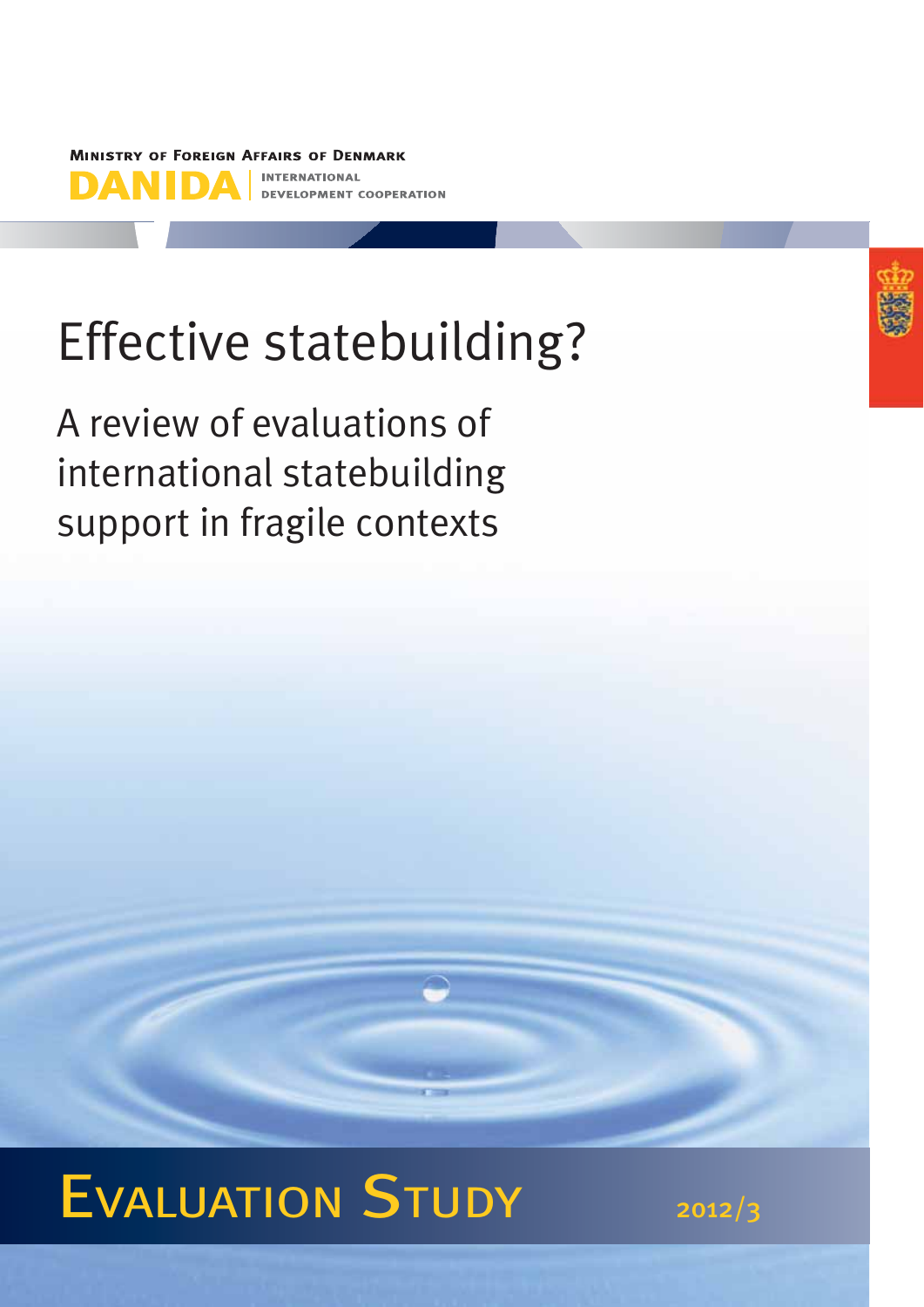## **Evaluation Study**

**Effective statebuilding? A review of evaluations of international statebuilding support in fragile contexts**

**June 2012** 

Jörn Grävingholt Julia Leininger Christian von Haldenwang German Development Institute

\_\_\_\_\_\_\_\_\_\_\_\_\_\_\_\_\_\_\_\_\_\_\_\_\_\_\_\_\_\_\_\_\_\_\_\_\_\_\_\_\_\_\_\_

The views expressed are those of the authors and do not necessarily represent the views of the Ministry of Foreign Affairs of Denmark. Errors and omissions are the responsibility of the authors.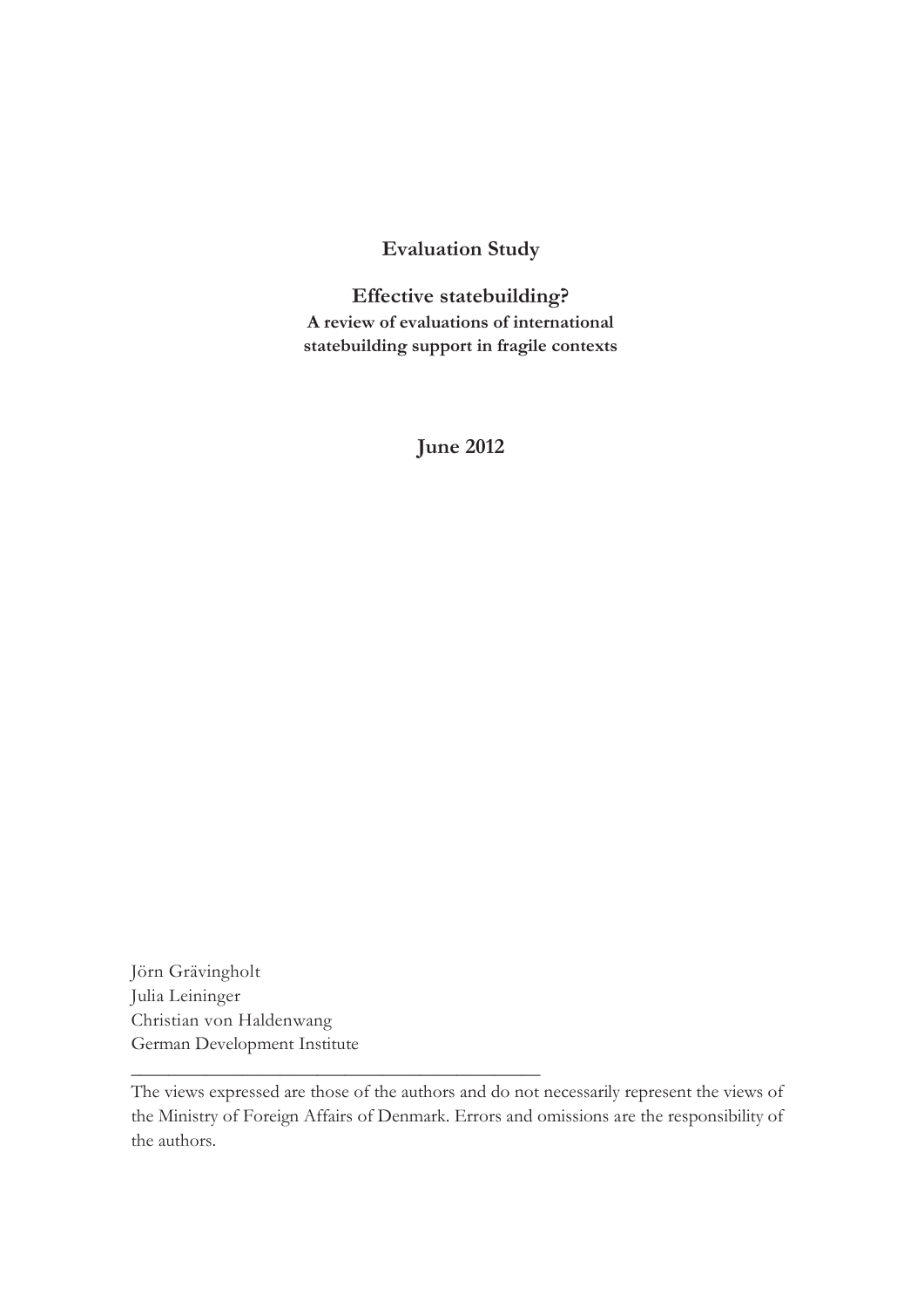# **Table of contents**

| <b>Executive Summary</b>                                                                                        | 111          |
|-----------------------------------------------------------------------------------------------------------------|--------------|
| 1. Introduction                                                                                                 | $\mathbf{1}$ |
| 2. Key terms and concepts                                                                                       | 5            |
| 3. Relevant evaluations and research                                                                            | 9            |
| 4. Methods used in evaluations and research                                                                     | 11           |
| 5. Synthesis of experience with statebuilding assistance to fragile states<br>5.1 Prioritisation and sequencing | 17<br>17     |
| 5.2 Donor coordination, interdepartmental cooperation and aid modalities                                        | 25           |
| 5.3 Political settlements and political processes                                                               | 30           |
| 5.4 Incentives and coercion                                                                                     | 33           |
| 6. Statebuilding evaluations and the emerging "conventional wisdom"                                             | 36           |
| 7. Conclusion                                                                                                   | 42           |
| Appendix A: List of studies identified as most relevant for this review                                         | 45           |
| Appendix B: Bibliography of all studies surveyed and additional<br>literature cited                             | 47           |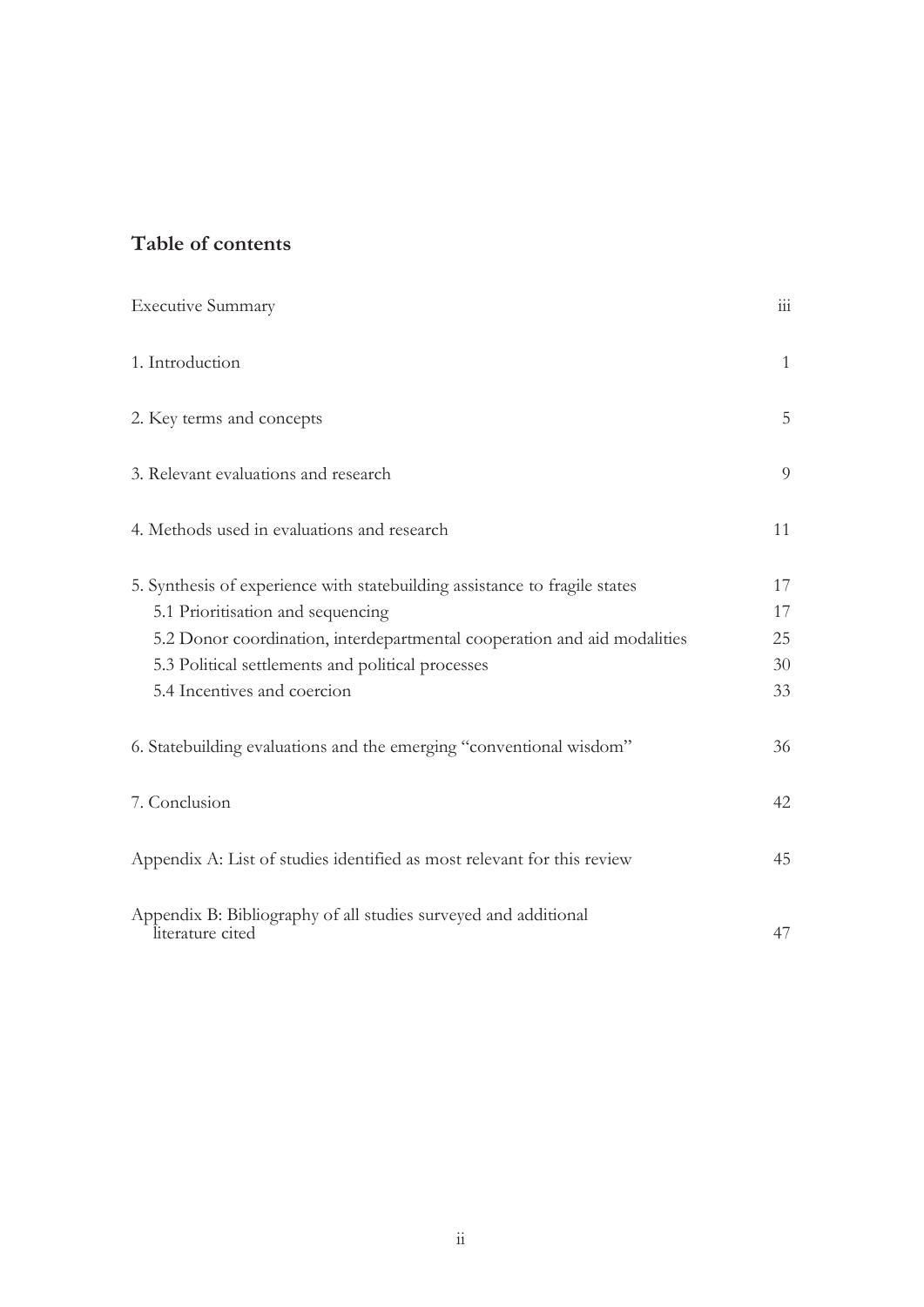## **Executive Summary**

Statebuilding has become a major concern of OECD donor countries in recent years. However, our conceptual and empirical knowledge is still rather limited as to which approaches and instruments work and which do not. A growing stock of research and evaluation studies should provide urgently needed information, enabling donors to learn from past experiences in order to improve the effectiveness of their interventions in the future.

The present evaluation study suggests that the current body of research and evaluation documents does not yet fulfil this task. The study surveys existing knowledge on the experiences with assistance to statebuilding in fragile contexts. For the period under review (2005-2011), the study identifies some 100 documents that assess international activities which are explicitly and primarily aimed at addressing issues of statehood/fragility, peace and security or governance. Some 40 studies were selected for in-depth analysis, either major (cross-country or multi-donor) evaluations or outstanding case studies. In order to allow for the triangulation of findings, the universe of available case studies was narrowed down to eight countries: Afghanistan, DR Congo, Haiti, Liberia, Sierra Leone, Somalia, Sudan (including South Sudan) and Sri Lanka.

### **Methods**

As a general observation, we feel that the "conventional approach" to evaluation has to a certain extent reached its limits. Many studies analysed in this report attempt to establish credible findings and recommendations, but very few meet the standards of academic scrutiny. Most studies fail to establish a transparent link between the information presented and the conclusions drawn from that information. Given the considerable effort evaluators put into data collection, it is surprising how little truly comparative information is generated, especially in the context of cross-country or multi-donor evaluations.

The vast majority of documents assessed for this report rely on qualitative methods for data collection and analysis, rather than advanced statistical methods. Some major evaluations are based on cross-country (small-N) comparisons with up to ten countries. These studies are typically confronted with a large diversity in terms of the quality and quantity of project documentation, strategic outlines and data sources, making comparisons between cases or specific approaches difficult. As a consequence, most cross-country evaluations do not exhaust the opportunities for a truly comparative analysis of the cases. The selection of countries or projects is hardly ever based on a concise conceptual or methodological argument.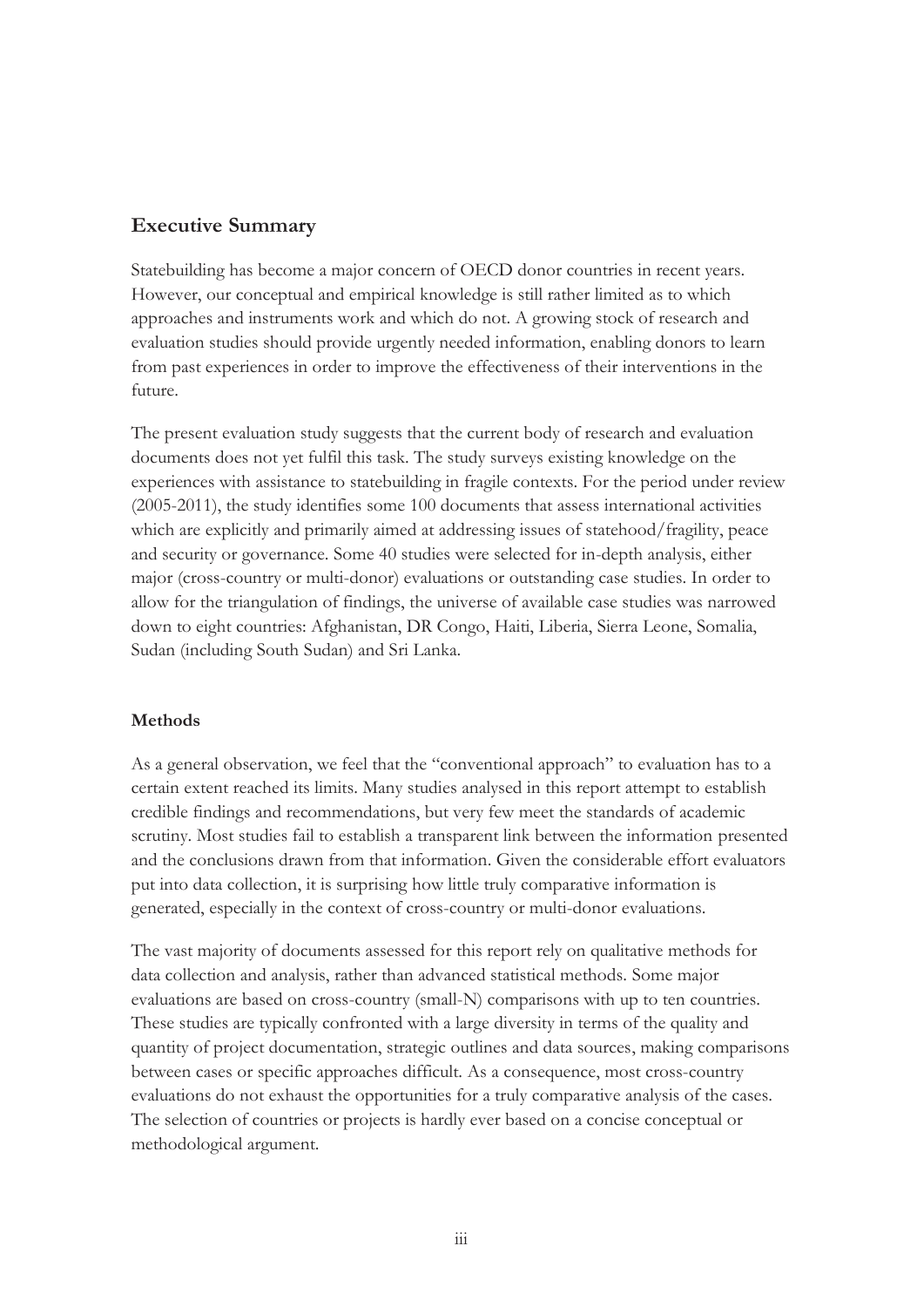Few studies address the key issues raised by the current international debate on evaluation design and methods. Above all, there is virtually no reference at all to the attribution gap between specific donor interventions and observed developments in statebuilding. Also, basic features of scientific research, such as the replicability of results, the validity of data, the isolation of variables in complex causality chains or the construction of counterfactuals and baseline data are hardly ever mentioned. As a result, this type of evaluations has an inbuilt tendency to be rather mainstream-oriented and overly focussed on the views and opinions of the development expert community (including evaluators) and their immediate counterparts.

Some studies analysed in this report, however, clearly suggest that innovation *is* possible, especially if additional efforts are dedicated to (i) tapping local knowledge sources and intensifying exposure in the field, (ii) employing rigorous methods, (iii) supporting methodsensitive terms of reference and project documentation and (iv) ensuring comparability.

### **Key lessons for statebuilding assistance**

With the methodological qualifications mentioned above, several major lessons can be derived from the existing body of knowledge:

**Prioritisation and sequencing**: Donors widely acknowledge the need to prioritise and sequence their activities, but they do not seem to rank their different objectives in a strategic and successive manner. One major challenge – for evaluators and donors alike – is the lack of a convincing theory of change.

**Donor coordination, interdepartmental cooperation and aid modalities**: Several studies point out that the transaction costs and the loss of flexibility resulting from donor coordination may outweigh its benefits, especially in situations where quick action is needed. Few authors, however, question the benefits of joint conflict analyses and political assessments as a means to enhance effectiveness in donor interventions.

**Political settlements**: Our review shows an increasing awareness of the need to analyse and understand the political foundations upon which statebuilding occurs. Those (few) studies which employ a political settlement lens report strong evidence concerning the importance of this factor for the success of statebuilding support.

**Incentives and coercion**: The conditionality of ODA flows in the context of state fragility and violent conflict is a widely debated issue. Yet the evaluations surveyed neither provide a systematic analysis of how incentives and coercion might impact on statebuilding nor do they report on donor attempts to set incentives or put pressure on relevant actors.

**Political and social context-sensitivity of interventions**: It is a common finding in evaluations and research studies that interventions fail to address the "root causes" of conflict, employ flawed analytical concepts and do not account for the specific conditions